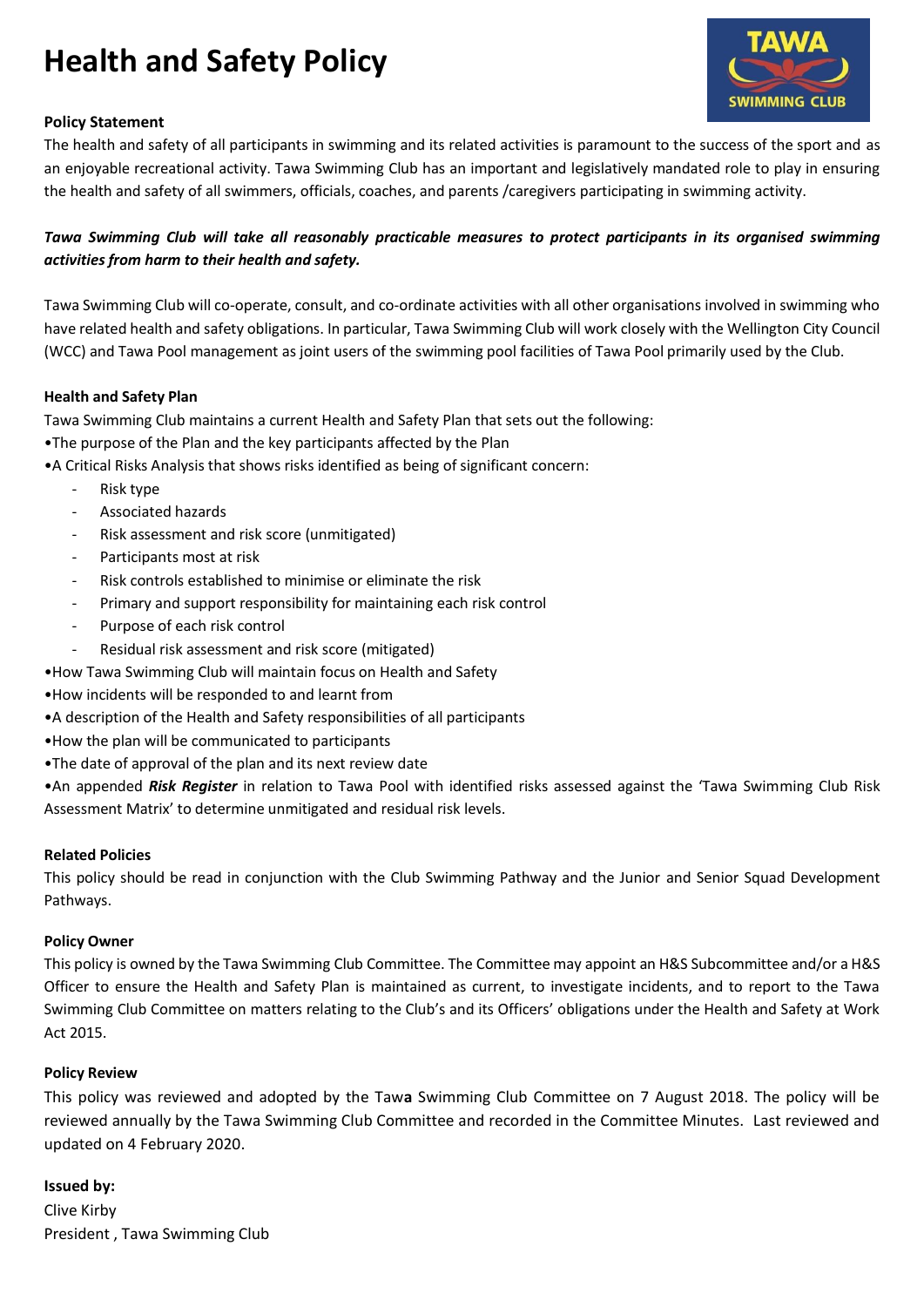# **Health and Safety Plan February 2020**



# **All participantsin swimming have responsibilitiesfor Health and Safety**

A wide range of people have responsibilities under this Tawa Swimming Club Health and Safety Plan. They include:

- Tawa Swimming Club Officers, including the President, Club Captain, Secretary, Treasurer, **r**ace Secretary and Committee members
- WCC staff and Officers, including the Chief Executive, Health and Safety Officers, Pool Managers, and Life Guards
- Tawa Swimming Club members, including club and squad swimmers and their parents/caregivers
- Tawa Swimming Club volunteer and paid Coaches and Team Managers
- Team Managers, Coaches, swimmers and their parents/caregivers from visiting competitive swimming clubs.
- Competition Officials

Swimming coaches, team managers, competition officials, Life Guards and pool staff all need to understand this Health and Safety Plan so they know what risk controls they are obliged to implement.

Coaches in particular need to be competent in what they are coaching in relation to the age and ability of the swimmers they are responsible for.

Other participants, including swimmers and their parents/caregivers, need to understand the intent of this Health and Safety Plan in order to support those implementing the risk controls and to take responsibility for their own health and safety with the knowledge of the risks involved in swimming.

Tawa Swimming Club and WCC and their respective officers are obligated under the Health and Safety at Work Act 2015 to ensure health and safety, so far as is reasonably practicable, by protecting workers, volunteers and other persons against harm to their health, safety and welfare, by eliminating or minimising risks arising from work.

From time to time pools in other Council regions are used by Tawa Swimming Club for the purpose of training and/or competition. It is accepted that the responsibilities of WCC as outlined in this report are transferred to the relevant Council at these times. A copy of this policy will be made available to the relevant Council.

# **Communicating this Health and Safety Plan**

Health and Safety needs to be front of mind and understood widely. Tawa Swimming Club will achieve this by:

- Publishing this Health and Safety Plan on the Tawa Swimming Club website [www.swimtawa.org.nz,](http://www.swimtawa.org.nz/) locating the plan on Tawa Swimming Club poolside notice boards, and making the plan available to all new Club Members.
- Regular column covering topical Health and Safety information in Tawa Swimming Club monthly newsletter:
- distributed by email link to all Tawa Swimming Club members
- copied to WCC Pools Manager
- Paid and volunteer coaches advise each training group of relevant hazards prior to entering the pool at each session
- Team Manager(s) advise swimmers during land warm up / prior to pool warm up of critical hazards at all competition events and provided with a summary Health and Safety Plan in hard copy
- Tawa Swim Club hosted competition flyers include hazard identification and controls to be observed, including notice of pool depth, and pool and diving warm up procedures.

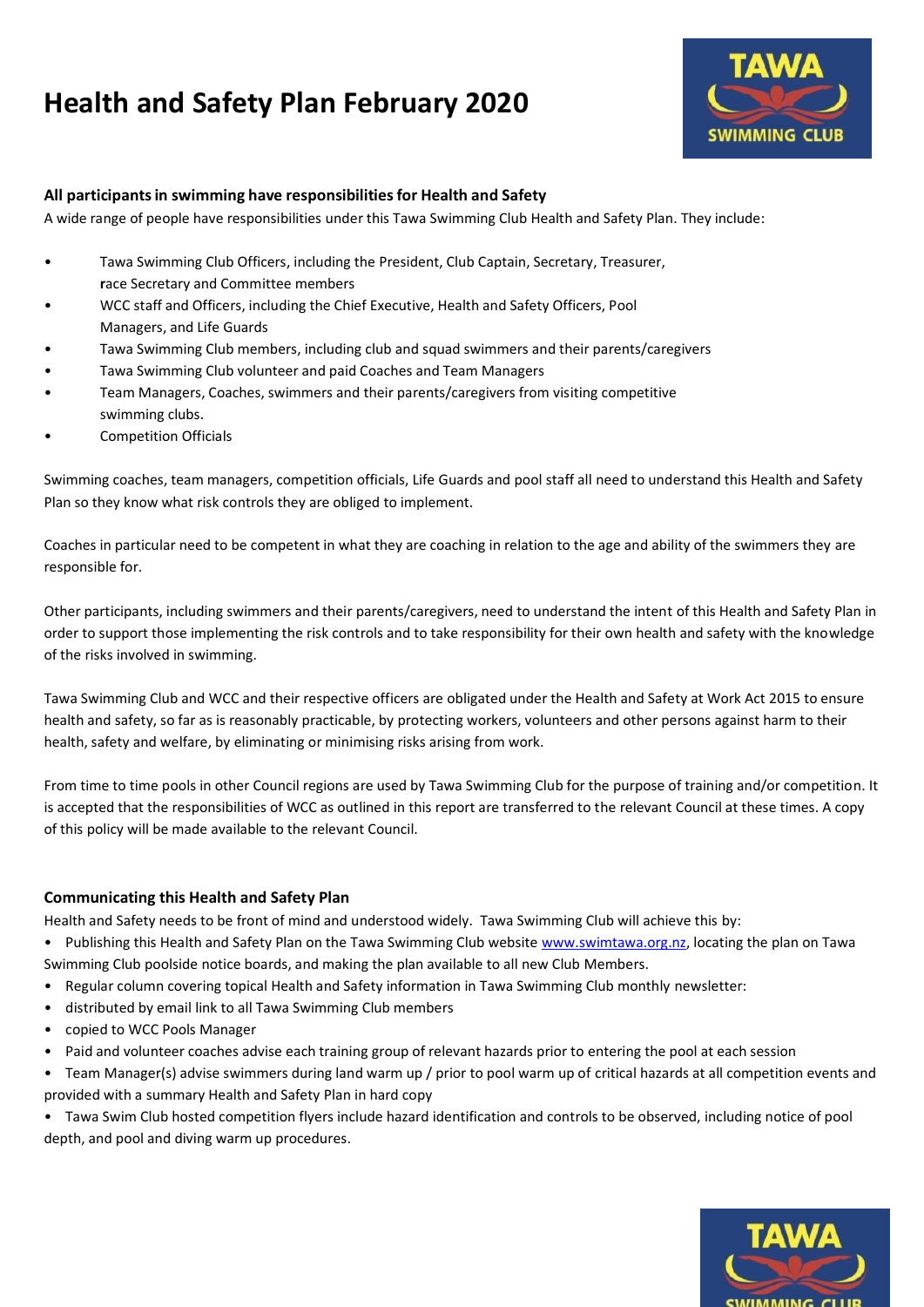# **Maintaining Health and Safety Focus**

It is important that H&S has a consistent and sustained focus. Tawa Swimming Club (TSC) will achieve this through:

- Standing agenda item at monthly Tawa Swimming Club Committee meetings
- Review of incidents/investigations, prior action points
- Review/update risk register as required.
- Update of Health and Safety Plan
- Allocation of action tasks
- Quarterly meeting for Tawa Swim Club H&S Reps and WCC Pools Manager
- Review of incident/investigations and prior action points
- Review/update risk registers (TSC and WCC)
- Update of Health and Safety Plans (TSC and WCC)
- Allocation of action tasks
- Annual review of Tawa Swimming Club Health and Safety Plan
- Consultation with WCC Health and Safety Officers and Pool Managers
- Review of current external standards/guidelines such as from Swim NZ and the Royal Life Saving Society of Australia
- Review of WCC Health and Safety Plan
- Reassessment of risk register
- Update and republication of Health and Safety Plan

## **Incident response and Health and Safety Plan modification**

- In the event of any injury, first aid is to be administered immediately and a WCC Life Guard is to be informed immediately. The responding WCC Life Guard will take control of the incident.
- All injuries and near misses are to be reported to the Tawa Swimming Club President and the WCC Pool Manager as soon as reasonably practicable.
- Injuries considered serious by the Tawa Swimming Club President or the WCC Pool Manager (whether or not notifiable to Worksafe New Zealand) will be subject to a formal investigation by WCC with the active participation of Tawa Swimming Club.
- Any recommendations for modification of this Health and Safety Plan arising from an investigation will be considered promptly by the Tawa Swimming Club Committee.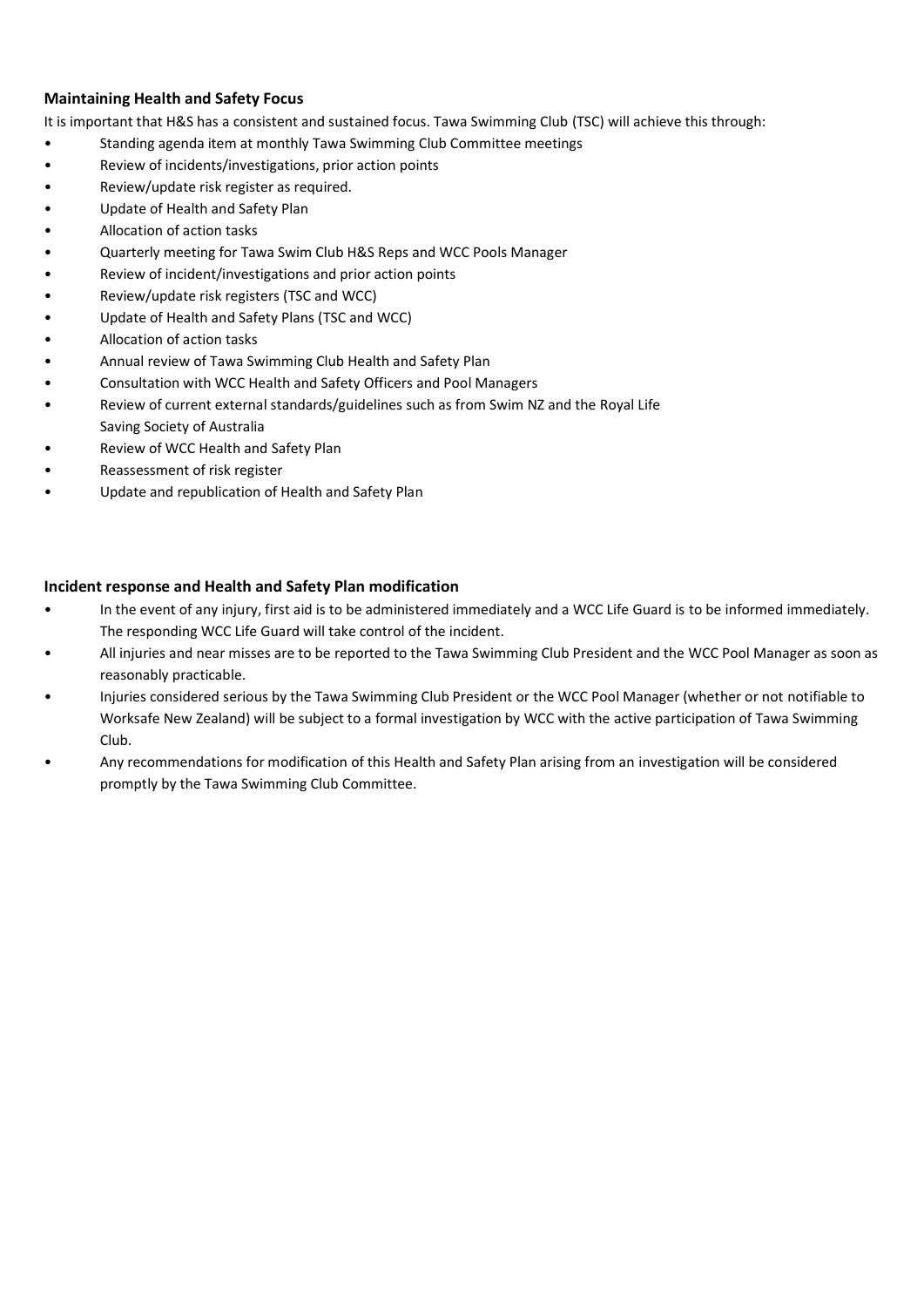# **Tawa Swim Club Risk Assessment Matrix**



infrastructural failure

The Tawa Swim Club Risk Assessment Matrix issed to assess both mitigated and residual risks that are associated with identified hazards

| Likelihood | Almost certain 71-100%<br>The risk is expected to occur in<br>most circumstances and at least<br>3 times in 12 months | Medium<br>11                                                             | <b>High</b><br>16                                                                                                         | <b>Very High</b><br>20                                                                                                           | Extreme<br>23                                                                                                    | <b>Extreme</b><br>25                                                                                                             |  |
|------------|-----------------------------------------------------------------------------------------------------------------------|--------------------------------------------------------------------------|---------------------------------------------------------------------------------------------------------------------------|----------------------------------------------------------------------------------------------------------------------------------|------------------------------------------------------------------------------------------------------------------|----------------------------------------------------------------------------------------------------------------------------------|--|
|            | Likely 41-70%<br>The risk will probably occur once<br>within the next 12 months                                       | Medium<br>7                                                              | <b>High</b><br>12                                                                                                         | <b>Very High</b><br>17                                                                                                           | <b>Very High</b><br>21                                                                                           | <b>Extreme</b><br>24                                                                                                             |  |
|            | Possible 16-40%<br>The risk could occur at least<br>once in the next 3 years                                          | Low<br>4                                                                 | Medium<br>8                                                                                                               | High<br>13                                                                                                                       | <b>Very High</b><br>18                                                                                           | <b>Very High</b><br>22                                                                                                           |  |
|            | Unlikely 6-15%<br>Not expected to occur more<br>than once in 10 years                                                 | Low<br>$\overline{2}$                                                    | Low<br>5                                                                                                                  | Medium<br>9                                                                                                                      | High<br>14                                                                                                       | <b>Very High</b><br>19                                                                                                           |  |
|            | <b>Rare 0-5%</b><br>May occur only in exceptional<br>circumstances less than once per<br>10 years                     | Low<br>$\mathbf{1}$                                                      | Low<br>3                                                                                                                  | Low<br>6                                                                                                                         | Medium<br>10                                                                                                     | High<br>15                                                                                                                       |  |
|            |                                                                                                                       | <b>Negligible</b>                                                        | <b>Minor</b>                                                                                                              | <b>Moderate</b>                                                                                                                  | <b>Major</b>                                                                                                     | Catastrophic                                                                                                                     |  |
|            | Consequence                                                                                                           |                                                                          |                                                                                                                           |                                                                                                                                  |                                                                                                                  |                                                                                                                                  |  |
|            |                                                                                                                       | Any injury not<br>requiring<br>treatment by a<br>medical<br>professional | Lost time / home<br>recovery injury<br>directly<br>attributable to<br>organisational,<br>mechanical or<br>infrastructural | Serious harm /<br>hospital recovery<br>injury directly<br>attributable to<br>organisational,<br>mechanical or<br>infrastructural | Single fatality<br>directly<br>attributable to<br>organisational,<br>mechanical or<br>infrastructural<br>failure | Multiple fatality<br>and/or multiple<br>serious harm<br>injuries directly<br>attributable to<br>organisational,<br>mechanical or |  |

failure

failure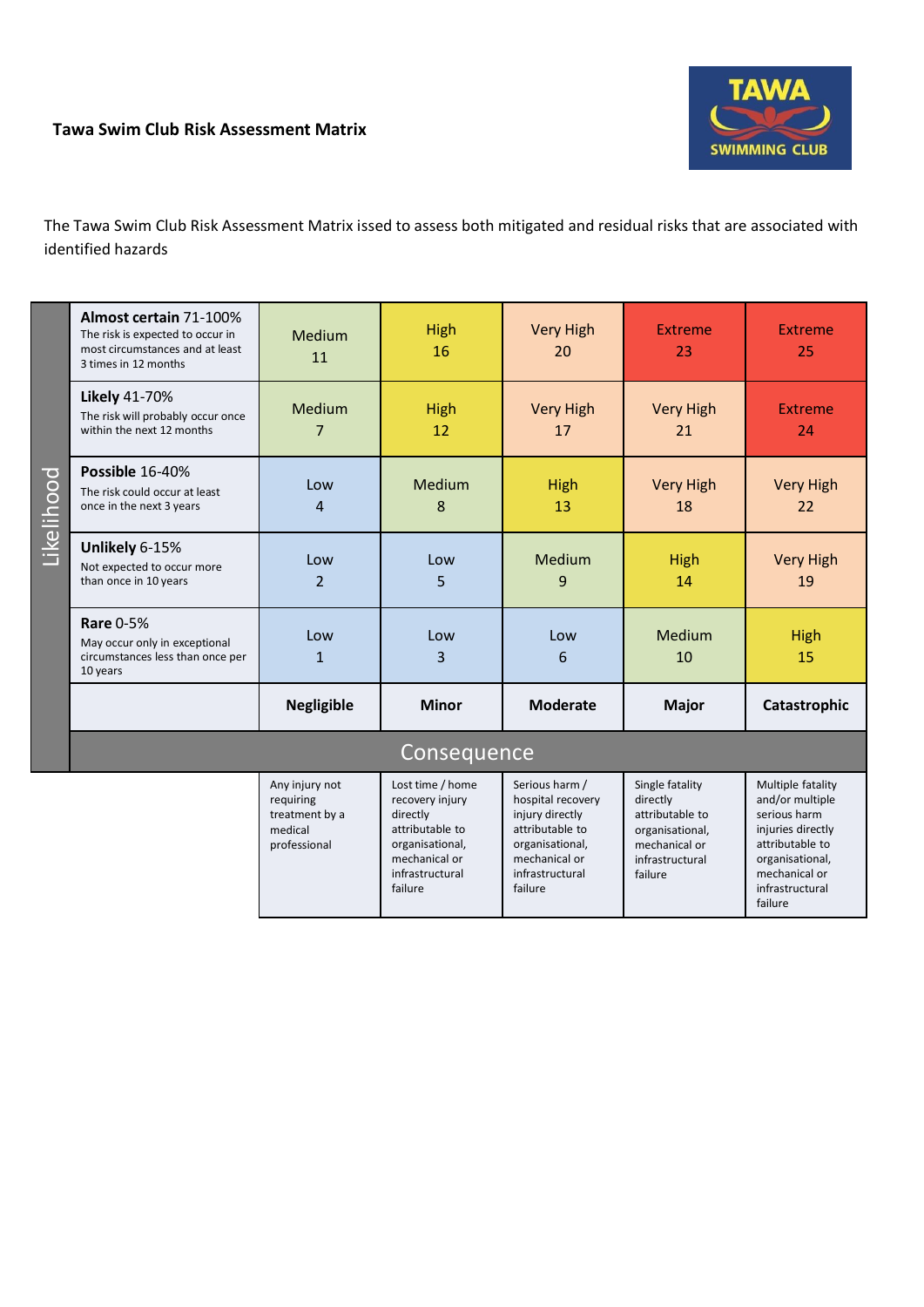#### Tawa Swimming Club & WCC – Working together for Swimming Health & Safety Responsibilities & Purpose

Tawa Swimming Club (TSC) is a community focused competitive swimming club offering its members and associates fitness training, coaching and competitive swimming as well as officiating opportunities.

Wellington City Council (WCC) manages, maintains and staffs swimming pool facilities at Tawa Pool, and is a joint user of these facilities with Tawa Swimming Club.

Together Tawa Swimming Club and WCC are responsible for the health and safety of Tawa Swimming Club participants in the use of this pool and other pools in the Wellington region which may from time to time be used by Tawa Swimming Club for the purposes of training and/or competition.

This plan sets out how these responsibilities are shared, risks are managed, how any incidents are responded to, and how this plan is communicated and maintained.

Swimming is both a recreational activity and sport which can involve injury despite all reasonably practicable measures having been taken to eliminate or minimise the risk of injury. Recreational and sporting participants need to be aware of the risks involved.

Health and Safety is not about stopping work or an activity, it is about making the work or activity that a person or group of people choose to do as safe as possible.

#### Critical Risks Analysis

| <b>Risks</b>                                                        | Hazards                                                        | <b>Risk Assessment</b>                                                                                                                                                                                                | Participants                                                                            | Risk Controls (primary responsibilities)                                                                                                                                                                                                                                                                                                                                                                                                                                                                                                                                                                                                                                                                                                                                  | <b>Purpose of Control</b>                                                                                                                                                                                                                                                                                                                                                                                                                                                                                                                                                                                                                                                                                                           | <b>Residual Risk</b>                                                                                                                  |
|---------------------------------------------------------------------|----------------------------------------------------------------|-----------------------------------------------------------------------------------------------------------------------------------------------------------------------------------------------------------------------|-----------------------------------------------------------------------------------------|---------------------------------------------------------------------------------------------------------------------------------------------------------------------------------------------------------------------------------------------------------------------------------------------------------------------------------------------------------------------------------------------------------------------------------------------------------------------------------------------------------------------------------------------------------------------------------------------------------------------------------------------------------------------------------------------------------------------------------------------------------------------------|-------------------------------------------------------------------------------------------------------------------------------------------------------------------------------------------------------------------------------------------------------------------------------------------------------------------------------------------------------------------------------------------------------------------------------------------------------------------------------------------------------------------------------------------------------------------------------------------------------------------------------------------------------------------------------------------------------------------------------------|---------------------------------------------------------------------------------------------------------------------------------------|
| <b>Drowning at</b><br><b>Tawa Pool</b>                              | • Depth of<br>pool 0.9 at<br>shallow end<br>• Body of<br>water | • Possible<br>likelihood of<br>drowning at pool<br>• Major<br>consequences<br>• Very High<br>unmitigated risk<br>• Risk Score: 18                                                                                     | $\bullet$ Club<br>Swimmers<br>(medium risk)<br>• Squad<br><b>Swimmers (low</b><br>risk) | • TSC - All children required to be meet minimum swim standard<br>requirements to join the Club. TSC is not a "learn to swim" club.<br>• Swimmers under age 8 carefully watched by person over 16 years as per<br><b>WCC policy</b><br>• TSC – Coaches of Club Swimmers to actively supervise swimmers from<br>the pool deck<br>• TSC - No more than 10 children per lane for Club Level swimmers<br>• WCC - Life Guard active observation of whole pool<br>• TSC - Annual coaches briefing<br>. TSC - No breath-holding activities due to risk of Shallow Water Black Out<br>(SWBO)                                                                                                                                                                                      | • Eliminate risk for children assessed as not meeting the<br>minimum swim competency requirements to participate safely.<br>• Minimise risk for less experienced swimmers by ensuring<br>adequate supervision is practicably achievable.<br>• Minimise risk by ensuring all participants can be seen by the<br>coach at all times.<br>• Minimise risk for all participants by providing additional<br>observation capacity to supplement poolside coaches and<br>officials.<br>• Minimise risk of SWBO through refresher training for coaches                                                                                                                                                                                       | • Rare risk of<br>drowning (major<br>consequence)<br>• Medium<br>residual risk<br>• Risk Score: 10                                    |
| <b>Injury</b><br>following a<br>diving entry at<br><b>Tawa Pool</b> | • Depth of<br>pool 0.9 at<br>shallow end                       | • Likely likelihood<br>of occurrence<br>from diving in<br>uncontrolled<br>circumstances<br>• Moderate<br>consequences<br>from severe<br>injury<br>• Very High<br>unmitigated risk<br>• Risk Score: 17                 | $\bullet$ Club<br>Swimmers<br>• Squad<br><b>Swimmers</b>                                | • TSC - No diving from the shallow end<br>• TSC - All diving blocks to be checked by the Coach (training session) or<br>Referee (or nominated person) prior to the start of diving to ensure that<br>the blocks are securely attached to the pool deck and do not move.<br>. TSC - Competition warm up diving under the control of Coaches / Team<br><b>Managers and Life Guards</b><br>• TSC - Competition diving always under the control of race Referee and<br>Starter<br>. TSC - Training diving practice and teaching always under the control of a<br>Coach<br>• TSC Annual coaches briefing<br>. WCC Lifeguards install dive blocks                                                                                                                               | • Eliminate risk for inexperienced non-confident children<br>learning dive techniques.<br>• Minimise risk to confident swimmers by providing<br>information about the hazard, the environment and how to<br>mitigate the risk<br>• Minimise risk of distraction for injury to diving swimmers<br>from unstable starting platform.<br>• Minimise risk in competition dive situations by requiring<br>concentration and discipline for race starts.<br>• Minimise risk in dive training and competition warm up<br>situations by close supervision of practice and the teaching of<br>correct techniques that mitigate the risk (ie shallow race dives)<br>• Minimise risk of dive injuries through refresher training for<br>coaches | • Unlikely risk of<br>serious injury<br>from diving in<br>controlled<br>circumstances<br>• Medium<br>residual risk<br>• Risk Score: 9 |
| <b>Injury from</b><br>falling on hard<br>surfaces/edges<br>at pool  | • Trip Hazards<br>• Slippery<br>surfaces                       | • Likely likelihood<br>of injury from<br>falling or slipping<br>in uncontrolled<br>circumstances.<br>• Moderate<br>consequences<br>from falling or<br>slipping<br>• Very High<br>unmitigated risk<br>• Risk Score: 17 | $\bullet$ All<br>Participants                                                           | • TSC - All swimmers to be advised of no running<br>• TSC - In use swimming aids and training and competition equipment<br>located beside the pool are tidy and obviously positioned but out of<br>poolside circulation areas (supervised by the Teacher or Coach)<br>• TSC – Putting on and pool entry with flippers to be from sitting position.<br>No walking/running with flippers.<br>.WCC - Pool maintenance equipment stowed away and not in use during<br>competition, coaching and training activities - except in relevant<br>emergency situations such as cleaning bodily fluids (carried out by Pool<br>Staff)<br>. WCC - Poolside and changing room surfaces kept clean and free from<br>slime buildup and dry zones kept dry<br>(carried out by Pool Staff) | • Minimise risk by reducing the likelihood that trip hazards or<br>slippery surfaces are overlooked<br>• Minimise risk by ensuring trip hazards are made obvious<br>• Minimise risk from flippers by restricting movement with<br>flippers to being in pool only<br>• Minimise risk by not undertaking pool maintenance activity<br>in the presence of participants moving around the complex<br>• Minimise risk by removing causes of slippery surfaces                                                                                                                                                                                                                                                                            | • Unlikely risk<br>of minor injury<br>from tripping,<br>falling, slipping<br>• Low residual<br>risk<br>• Risk score: 5                |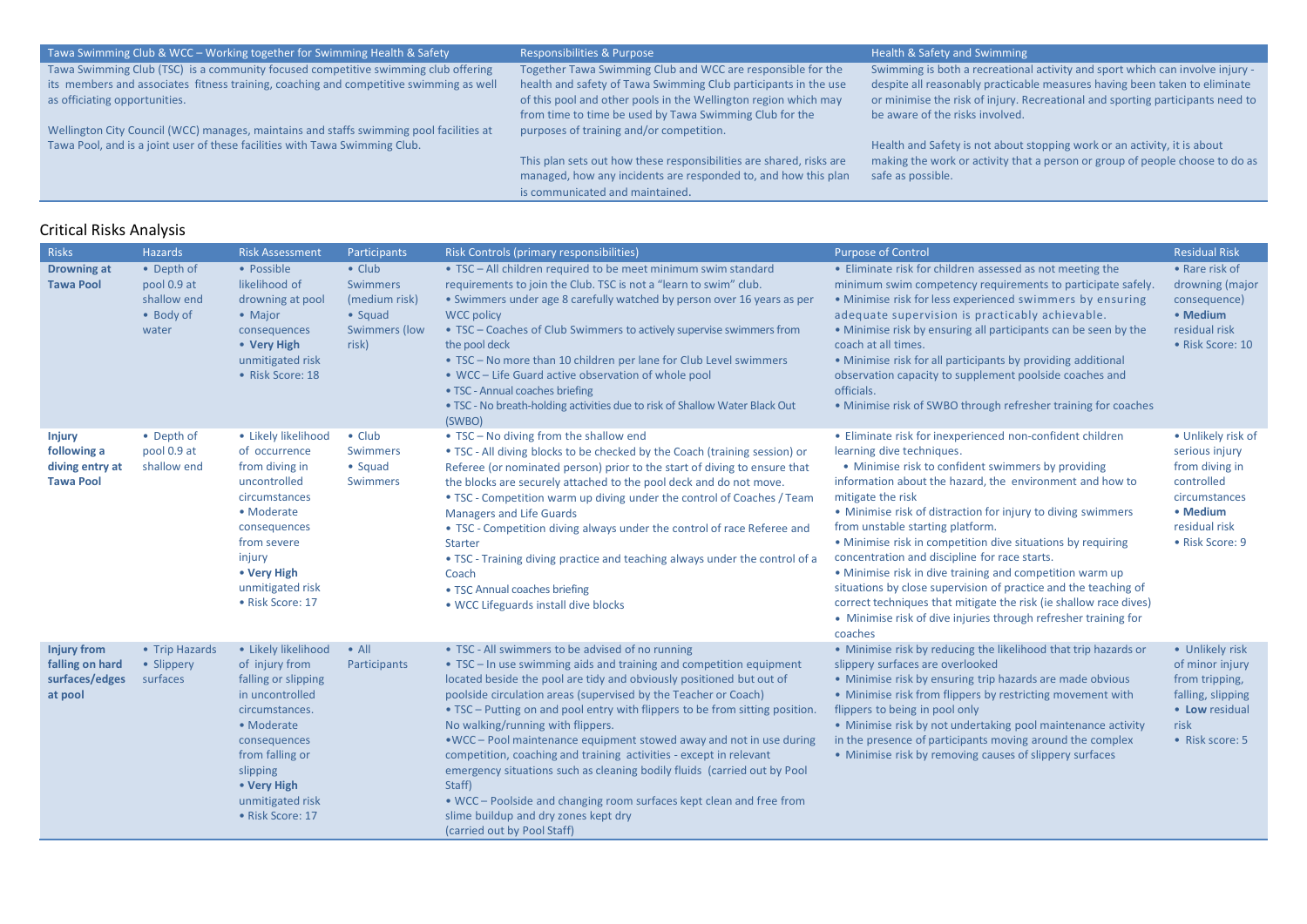# **Risk Register**

# Refer Tawa Swimming Club Risk Assessment Matrix for Likelihood and Consequence narratives **RISK SCORES: Extreme** 23-25 **Very High** 17-22 **High** 12-16 **Medium** 7-11 **Low** 1-6

| <b>Risk &amp; Associated</b><br>Hazard(s)                                                                                      | <b>Risk</b><br><b>Score</b>      | <b>Risk Control Plan</b><br>$E$ – Elimination<br>$M -$ Minimisation                                                                                                                                                                                                                                                                                                                                                                                                                                                                                                                                                                                | Primary<br><b>Responsibility</b>                          | <b>Supporter</b><br><b>Responsibility</b>    | <b>Residual</b><br><b>Risk</b><br><b>Level</b> |
|--------------------------------------------------------------------------------------------------------------------------------|----------------------------------|----------------------------------------------------------------------------------------------------------------------------------------------------------------------------------------------------------------------------------------------------------------------------------------------------------------------------------------------------------------------------------------------------------------------------------------------------------------------------------------------------------------------------------------------------------------------------------------------------------------------------------------------------|-----------------------------------------------------------|----------------------------------------------|------------------------------------------------|
| <b>Drowning</b><br>.Body of water<br>•Depth of water                                                                           | <b>Very</b><br><b>High</b><br>18 | E - Proactive Lifeguarding. Pool Depth Signage.<br>Limited swimmers per lane for training sessions.<br>No breath-holding activities                                                                                                                                                                                                                                                                                                                                                                                                                                                                                                                | Lifeguards<br><b>TSC Coaches</b>                          |                                              | <b>Medium</b><br>10                            |
| <b>Injury following</b><br>unsupervised<br>training dive<br>- Training Dive<br>- Height & position<br>of starting blocks       | <b>Very</b><br><b>High</b><br>17 | M-At training sessions diving is to actively supervised at all times<br>When diving, swimmers must be stationary with at least one foot on the<br>upstand surrounding the pool or the diving block.<br>Running dives are not permitted.<br>No diving at the shallow end.                                                                                                                                                                                                                                                                                                                                                                           | <b>TSC Coaches are</b><br>responsible for<br>their lane/s | Lifeguards                                   | <b>Medium</b><br>9                             |
| <b>Injury following</b><br>competition or<br>supervised dive<br>- Depth of Pool<br>- Height and position<br>of starting blocks | <b>Very</b><br><b>High</b><br>17 | M - Blocks in general warm up lanes are not to he used. Diving in the<br>designated warm up/sprint/dive lane/s as set out in the meet flyer to be<br>actively supervised. Feet first entry applies in all general warm up lanes.<br>Once racing commences, the race start, including diving is under control<br>of a qualified referee and started. Diving blocks when used are to be<br>checked by the Coach (training session) or Referee (or nominated<br>person) prior to the start of diving to ensure that the blocks are securely<br>attached to the pool deck and do not move. WCC Lifeguards install<br>blocks, coaches double check them | Team<br>Managers/Coaches<br>/Qualified Officials          | Lifeguards<br><b>TSC Event</b><br>organisers | <b>Medium</b><br>9                             |
| <b>Tripping</b><br>- Moving around and<br>entering the pool<br>with flippers                                                   | <b>Very</b><br>High<br>17        | E - swimmers must not attempt to walk around the pool wearing<br>flippers<br>$M$ – swimmers must enter the pool from a seated position whilst<br>wearing flippers                                                                                                                                                                                                                                                                                                                                                                                                                                                                                  | <b>TSC Coaches</b>                                        |                                              | Low<br>5                                       |
| <b>Tripping</b><br>- Equipment in use<br>during training                                                                       | <b>Very</b><br><b>High</b><br>17 | M - Equipment needs to stored at the pool edge and positioned tidily<br>and out of circulation areas                                                                                                                                                                                                                                                                                                                                                                                                                                                                                                                                               | <b>TSC Coaches</b>                                        |                                              | Low<br>5                                       |
| <b>Tripping</b><br>- Equipment stored<br>on pool deck                                                                          | <b>Very</b><br><b>High</b><br>17 | M - Equipment stored in dedicated storage areas off pool deck. Cleaning<br>hoses stowed and not in use during session times (except in emergency<br>situation for cleaning bodily fluids). Circulation, changing areas and pool<br>deck to be clear and tidy.                                                                                                                                                                                                                                                                                                                                                                                      | <b>Pool Staff</b>                                         |                                              | Low<br>5                                       |
| <b>Cuts</b><br>- Broken glass in or<br>around the pool or<br>in changing areas                                                 | <b>Very</b><br>High<br>17        | $E$ – prohibit glass containers in or near the pool or changing facilities                                                                                                                                                                                                                                                                                                                                                                                                                                                                                                                                                                         | <b>Pool Staff</b>                                         | <b>TSC Event</b><br>Organisers               | Low<br>5                                       |
| <b>Electrocution</b><br>- Electrical fittings<br>and appliances                                                                | <b>Very</b><br>High<br>17        | M - Electrical appliances kept away from water<br>Race starting equipment electrical supply cable elevated to well above<br>head height                                                                                                                                                                                                                                                                                                                                                                                                                                                                                                            | <b>Pool Staff</b>                                         | <b>TSC Event</b><br>Organisers               | Low<br>5                                       |
| <b>Medical events</b><br>- Individual medical<br><i>issues</i>                                                                 | <b>High</b><br>13                | M - Life Guard vigilance to identify breathing, circulation, and similarly<br>life critical issues                                                                                                                                                                                                                                                                                                                                                                                                                                                                                                                                                 | Life Guards                                               | <b>TSC Coaches /</b><br><b>Team Manager</b>  | Low<br>5                                       |
| <b>Physical harm</b><br>- Abusive or<br>aggressive patrons                                                                     | <b>High</b><br>13                | M - All WCC staff trained in customer service, trained in handling<br>difficult person's situations.                                                                                                                                                                                                                                                                                                                                                                                                                                                                                                                                               | <b>Pool Staff</b>                                         |                                              | Low<br>3                                       |
| <b>Burns/Smoke</b><br>inhalation<br>- Fire                                                                                     | <b>High</b><br>15                | $M$ – Fire alarms and fire doors installed<br>Emergency plan detailing actions in the event of a fire. Fire evacuation<br>training performed twice a year                                                                                                                                                                                                                                                                                                                                                                                                                                                                                          | <b>Pool Staff</b>                                         |                                              | Low<br>$\overline{3}$                          |
| Nausea, discomfort,<br>poisoning<br>- Chemical cleaning<br>of pool surrounds                                                   | <b>High</b><br>12                | E - cleaning to occur outside of periods when public and Club members<br>are present                                                                                                                                                                                                                                                                                                                                                                                                                                                                                                                                                               | <b>Pool Staff</b>                                         |                                              | Low<br>2                                       |
| <b>Poisoning and</b><br>explosion<br>- Gas or chemical<br><b>leak</b>                                                          | <b>High</b><br>15                | M - Pool staff training in the use of handling all chemicals.<br>Regular servicing by qualified personnel on all gas boilers. Chemicals<br>stored appropriately.                                                                                                                                                                                                                                                                                                                                                                                                                                                                                   | <b>Pool Staff</b>                                         |                                              | Low<br>3                                       |
| <b>Bacterial / viral</b><br>infection<br>- Transmittable<br><b>Disease</b>                                                     | <b>High</b><br>12                | E - Bodily fluids cleaned up as per procedure.<br>M - All surfaces regularly cleaned to minimise risk of infection                                                                                                                                                                                                                                                                                                                                                                                                                                                                                                                                 | <b>Pool Staff</b>                                         |                                              | Low<br>$\overline{2}$                          |
| <b>Overcrowding</b><br>- Excessive people in<br>complex                                                                        | High<br>12                       | E – Once maximum numbers has been reached then no more people are<br>allowed into the complex. Consideration must be given to swimmers<br>entering the complex before spectators                                                                                                                                                                                                                                                                                                                                                                                                                                                                   | <b>Pool Staff</b>                                         |                                              | Low<br>$\overline{3}$                          |
| <b>Breathing difficulty</b><br>- Ozone in pool hall                                                                            | <b>High</b><br>12                | M - Ensure correct operation of filtration plant. Evacuate pool if breathing<br>difficult                                                                                                                                                                                                                                                                                                                                                                                                                                                                                                                                                          | <b>Pool Staff</b>                                         |                                              | Low<br>$\overline{2}$                          |
| <b>Swimmer collisions</b>                                                                                                      | <b>Med</b><br>11                 | E - Swimmers are not to enter the water prior to designed start times<br>and when the coach in present                                                                                                                                                                                                                                                                                                                                                                                                                                                                                                                                             | <b>TSC coaches</b><br><b>Team Managers</b>                | <b>Life Guards</b>                           | Low<br>$\overline{2}$                          |